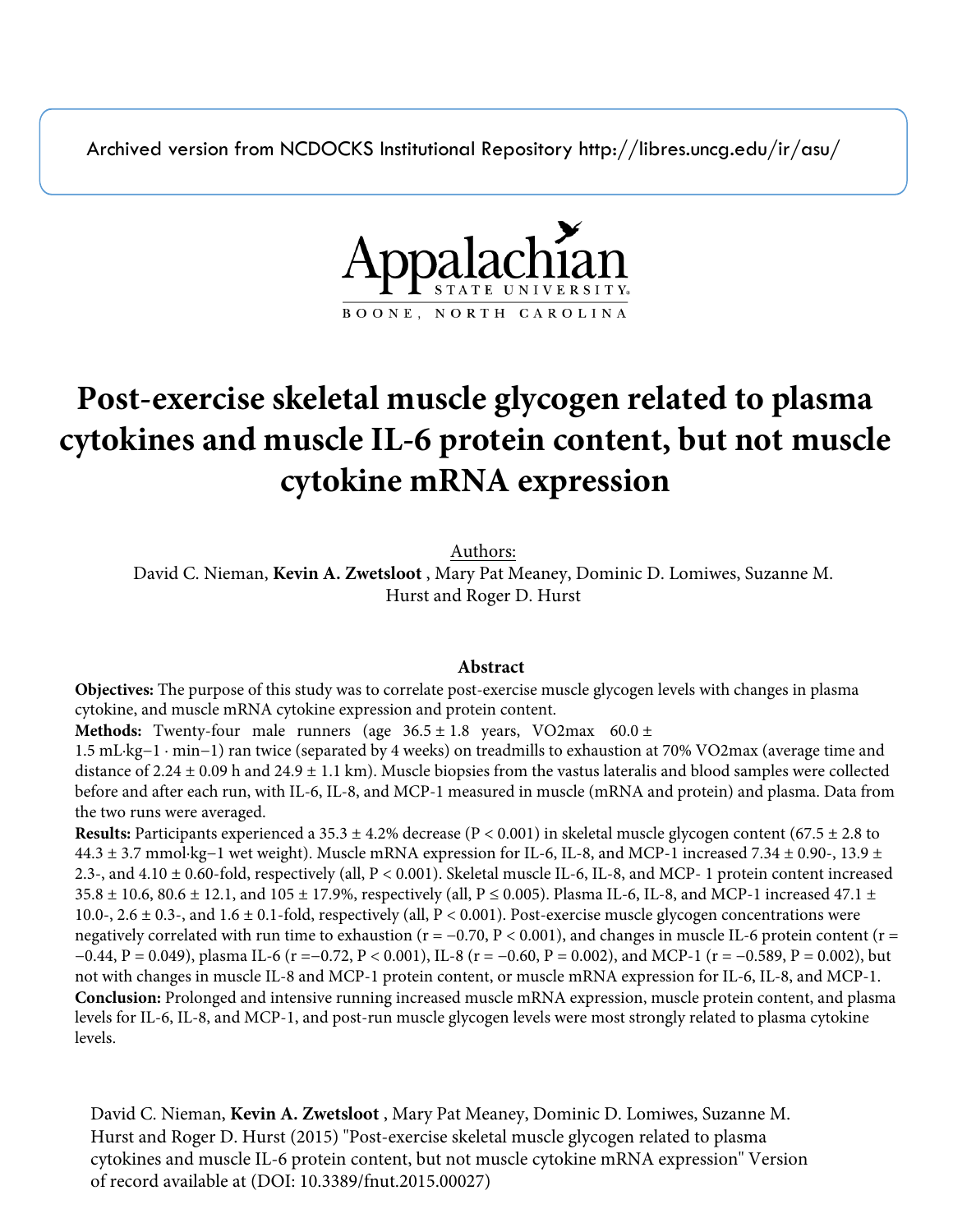



## **[Post-exercise skeletal muscle](http://www.frontiersin.org/Journal/10.3389/fnut.2015.00027/abstract) [glycogen related to plasma cytokines](http://www.frontiersin.org/Journal/10.3389/fnut.2015.00027/abstract) [and muscle IL-6 protein content, but](http://www.frontiersin.org/Journal/10.3389/fnut.2015.00027/abstract) [not muscle cytokine mRNA](http://www.frontiersin.org/Journal/10.3389/fnut.2015.00027/abstract) [expression](http://www.frontiersin.org/Journal/10.3389/fnut.2015.00027/abstract)**

*David [C. Nieman](http://loop.frontiersin.org/people/210374/overview)<sup>1</sup> \*, [Kevin A. Zwetsloot](http://loop.frontiersin.org/people/212213/overview) <sup>1</sup> , [Mary Pat Meaney](http://loop.frontiersin.org/people/269101/overview) <sup>1</sup> , [Dominic D. Lomiwes](http://loop.frontiersin.org/people/212511/overview) <sup>2</sup> , [Suzanne M. Hurst](http://loop.frontiersin.org/people/213254/overview) <sup>2</sup> and [Roger D. Hurst](http://loop.frontiersin.org/people/212440/overview) <sup>2</sup>*

*<sup>1</sup> Appalachian State University, Kannapolis, NC, USA, <sup>2</sup> The New Zealand Institute for Plant and Food Research Ltd., Palmerston North, New Zealand*

#### **OPEN ACCESS**

#### *Edited by:*

*Stavros A. Kavouras, University of Arkansas, USA*

#### *Reviewed by:*

*Craig Sale, Nottingham Trent University, UK Michalis G. Nikolaidis, Aristotle University of Thessaloniki, Greece*

#### *\*Correspondence:*

*David C. Nieman, Appalachian State University, North Carolina Research Campus, 600 Laureate Way, Kannapolis, NC 28081, USA [niemandc@appstate.edu](mailto:niemandc@appstate.edu)*

#### *Specialty section:*

*This article was submitted to Sport and Exercise Nutrition, a section of the journal Frontiers in Nutrition*

*Received: 31 May 2015 Accepted: 26 August 2015 Published: 09 September 2015*

#### *Citation:*

*Nieman DC, Zwetsloot KA, Meaney MP, Lomiwes DD, Hurst SM and Hurst RD (2015) Post-exercise skeletal muscle glycogen related to plasma cytokines and muscle IL-6 protein content, but not muscle cytokine mRNA expression. Front. Nutr. 2:27. doi: [10.3389/fnut.2015.00027](http://dx.doi.org/10.3389/fnut.2015.00027)*

**Objectives:** The purpose of this study was to correlate post-exercise muscle glycogen levels with changes in plasma cytokine, and muscle mRNA cytokine expression and protein content.

**Methods:** Twenty-four male runners (age  $36.5 \pm 1.8$  years,  $\sqrt{VQ_{2\text{max}}}$  60.0  $\pm$ 1.5 mL*·*kg*−*<sup>1</sup> *·* min*−*<sup>1</sup> ) ran twice (separated by 4 weeks) on treadmills to exhaustion at 70% VO<sub>2max</sub> (average time and distance of  $2.24 \pm 0.09$  h and  $24.9 \pm 1.1$  km). Muscle biopsies from the vastus lateralis and blood samples were collected before and after each run, with IL-6, IL-8, and MCP-1 measured in muscle (mRNA and protein) and plasma. Data from the two runs were averaged.

**Results:** Participants experienced a 35.3 *±* 4.2% decrease (*P <* 0.001) in skeletal muscle glycogen content (67.5 *±* 2.8 to 44.3 *±* 3.7 mmol*·*kg*−*<sup>1</sup> wet weight). Muscle mRNA expression for IL-6, IL-8, and MCP-1 increased 7.34 *±* 0.90-, 13.9 *±* 2.3-, and 4.10 *±* 0.60-fold, respectively (all, *P <* 0.001). Skeletal muscle IL-6, IL-8, and MCP-1 protein content increased 35.8 *±* 10.6, 80.6 *±* 12.1, and 105 *±* 17.9%, respectively (all, *P ≤* 0.005). Plasma IL-6, IL-8, and MCP-1 increased 47.1 *±* 10.0-, 2.6 *±* 0.3-, and 1.6 *±* 0.1-fold, respectively (all, *P <* 0.001). Post-exercise muscle glycogen concentrations were negatively correlated with run time to exhaustion (*r* = *−*0.70, *P <* 0.001), and changes in muscle IL-6 protein content (*r* = *−*0.44, *P* = 0.049), plasma IL-6 (*r* = *−*0.72, *P* < 0.001), IL-8 (*r* = −0.60, *P* = 0.002), and MCP-1 (*r* = −0.589, *P* = 0.002), but not with changes in muscle IL-8 and MCP-1 protein content, or muscle mRNA expression for IL-6, IL-8, and MCP-1.

**Conclusion:** Prolonged and intensive running increased muscle mRNA expression, muscle protein content, and plasma levels for IL-6, IL-8, and MCP-1, and post-run muscle glycogen levels were most strongly related to plasma cytokine levels.

**Keywords: running, interleukin-6, interleukin-8, monocyte chemoattractant protein-1, chemokines**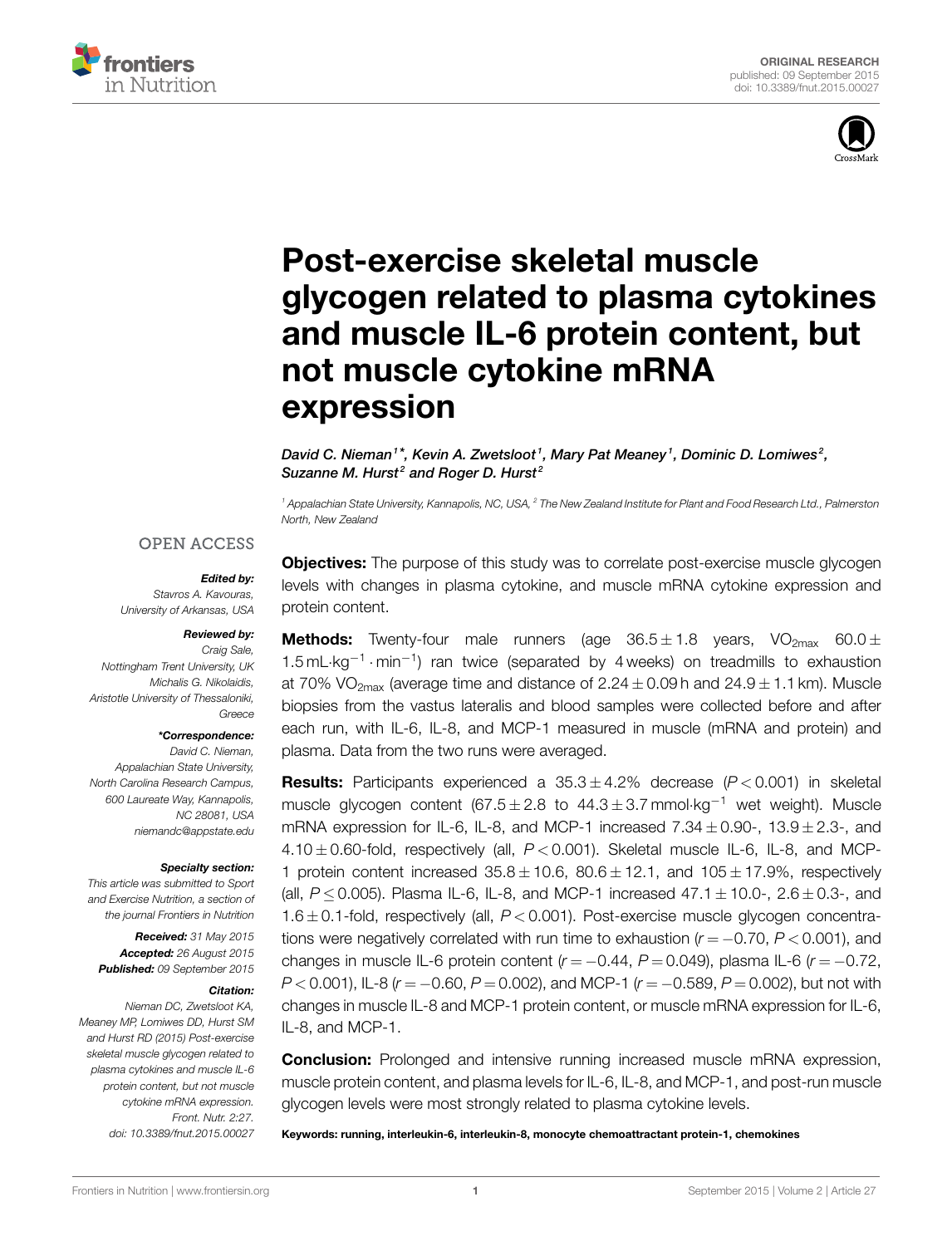## **Introduction**

Cytokines are a broad category of small proteins that are important in cell signaling, act through receptors, and affect the behavior of other cells. Cytokines are released by a range of immune cells, endothelial cells, adipocytes, muscle cells, and other cells, and include chemokines, interferons, interleukins, lymphokines, and tumor necrosis factor([1](#page-6-0)[–3\)](#page-6-1). Considerable attention has focused on the potential for regular exercise to counteract a range of disease states by stimulating cytokine production and release [\(2,](#page-6-2) [3](#page-6-1)).

The six cytokines with the greatest fold increase in plasma during prolonged and intensive exercise include IL-6, IL-10, granulocyte colony stimulating factor (G-CSF), IL-8, interleukin-1 receptor antagonist (IL-1ra), and monocyte chemoattract protein-1 (MCP-1)([4](#page-6-3)[–6\)](#page-6-4). These cytokines exert anti-inflammatory and chemotactic influences, and are produced by multiple cell types both within and outside the immune system and skeletal muscle tissue [\(1,](#page-6-0) [3,](#page-6-1) [7](#page-6-5)). Post-exercise muscle biopsy samples contain muscle cells that can produce and release IL-6 and MCP-1, resident macrophages (IL-6, IL-10, IL-8, MCP-1, and G-CSF), and endothelial/epithelial cells (IL-8, MCP-1, IL-1ra, and G-CSF)([1](#page-6-0), [4](#page-6-3), [8–](#page-6-6)[12\)](#page-7-0). Blood monocytes and lymphocytes can contribute to elevated plasma cytokine levels following exercise by producing IL-10, IL-1ra, and IL-8([4](#page-6-3)). The acute, large exercise-induced increases in IL-6 and other cytokines orchestrate anti-inflammatory influences, augment lipolysis, stimulate chemotaxis, improve insulin sensitivity, serve as signaling agents for training adaptations and tissue repair, and function in many other roles related to health  $(1-3, 8)$  $(1-3, 8)$ .

The primary signaling mechanisms for inducing cytokine gene expression and production during intensive exercise are still being investigated, with a focus on muscle damage and metabolic demands, including glycogen depletion and total exercise workload([1](#page-6-0), [8,](#page-6-6) [9,](#page-6-7) [11,](#page-7-1) [13](#page-7-2)–[20](#page-7-3)). Post-exercise cytokine gene expression and secretion can be modified by other forms of physiological stress (e.g., heat, mode of exercise, age) [\(19,](#page-7-4) [21](#page-7-5)[–23](#page-7-6)) medications (e.g., ibuprofen)([5](#page-6-8)), and nutritional factors (carbohydrate availability, high vitamin E intake, free fatty acid availability, and polyphenol supplementation) [\(11](#page-7-1), [16,](#page-7-7) [24,](#page-7-8) [25\)](#page-7-9). Carbohydrate ingestion before and during intensive and prolonged exercise, especially in overnight fasted endurance athletes, decreases skeletal muscle mRNA expression for IL-6 and IL-8, and lowers postexercise plasma levels for IL-6, IL-8, IL-1ra, and IL-10 [\(11\)](#page-7-1).

In response to published reports that carbohydrate ingestion during prolonged exercise attenuated the plasma IL-6 response, Steensberg et al. [\(26](#page-7-10)) hypothesized that a link may exist between low muscle glycogen content and IL-6 production during exercise. Using a two-legged knee-extensor exercise design, IL-6 mRNA levels and IL-6 release were shown to be augmented in the ~40% glycogen-depleted leg compared with the control leg in seven men who exercised for 5 h. Keller et al. [\(27\)](#page-7-11) showed that muscle IL-6 mRNA and transcriptional activity were enhanced when six male participants engaged in 3 h of two-legged knee-extensor exercise with low muscle glycogen levels. Chan et al. [\(13](#page-7-2)) reported that exercising (60 min cycling, ~70% VO<sub>2max</sub>) in a glycogen-depleted state increased muscle IL-6 and IL-8 mRNA expression, with slightly higher plasma IL-6 but not IL-8 levels. Other studies have not been able to show that variance in muscle glycogen depletion with exercise is related to muscle IL-6 or IL-8 mRNA expression ([11,](#page-7-1) [14](#page-7-12), [15\)](#page-7-13). Helge et al. [\(15](#page-7-13)) showed that IL-6 release is markedly higher from the exercising arms than the legs during wholebody exercise, and is not related to muscle glycogen utilization. Thus, the role of glycogen availability in the contracting muscle as a primary signaling mechanism for cytokine mRNA expression and release into the circulation is unclear, and interpretation has been made more difficult through research designs utilizing small subject numbers and modest exercise workloads [\(14](#page-7-12)[–17](#page-7-14)).

The purpose of this study was to relate post-exercise muscle glycogen levels with muscle mRNA IL-6, IL-8, and MCP-1 expression and protein content, and change in plasma cytokine levels in 24 male runners who ran twice on treadmills to exhaustion at ~70%  $VO<sub>2max</sub>$ . Muscle biopsies from the vastus lateralis and blood samples were collected before and after each run, and data from the two runs were averaged to strengthen data quality, reduce random measurement error, and provide better estimates of the "true" value for individual participants [\(28](#page-7-15)).

## **Materials and Methods**

#### **Participants**

Subject recruitment was conducted via direct messaging to runners and running clubs in the Charlotte, NC, USA, metropolitan area. Participants included 24 male runners (ages 27–49 years) who regularly competed in long-distance road races and were capable of running at ~70% on treadmills to exhaustion. During the study, participants consented to train normally, maintain weight, and avoid the use of large-dose vitamin and mineral supplements (above 100% Daily Value), and all herbal supplements and medications (in particular, non-steroidal anti-inflammatory drugs) for the 4-week period separating the two lab sessions. Participants signed informed consent forms and study procedures were approved by the Institutional Review Board at Appalachian State University (ASU).

#### **Baseline Testing**

Two weeks prior to the first running trial in the ASU Human Performance Laboratory, participants were tested for  $VO_{2max}$  during a graded, treadmill test with the Cosmed Fitmate metabolic system (Cosmed, Rome, Italy) [\(29](#page-7-16)). Body composition was measured with the Bod Pod body composition analyzer (Life Measurement, Concord, CA, USA). Demographic and training histories were acquired with questionnaires.

#### **Running Trials**

During the 3-day period prior to each running trial (separated by 4 weeks), participants followed a moderate-carbohydrate dietary regimen (~55% kcal as carbohydrates) by choosing foods from a list provided by the investigative team. A standardized meal consisting of Boost Plus (Néstle Nutrition, Slorham Park, NJ, USA) was ingested at 12:00 p.m., with energy intake adjusted to 5 kcal*·*kg*−*<sup>1</sup> body weight. Boost Plus is a nutritionally complete, high-energy oral supplement with an energy density of 6.4 kJ*·*mL*−*<sup>1</sup> (1.52 kcal*·*mL*−*<sup>1</sup> ) and 15% of energy as protein, 35%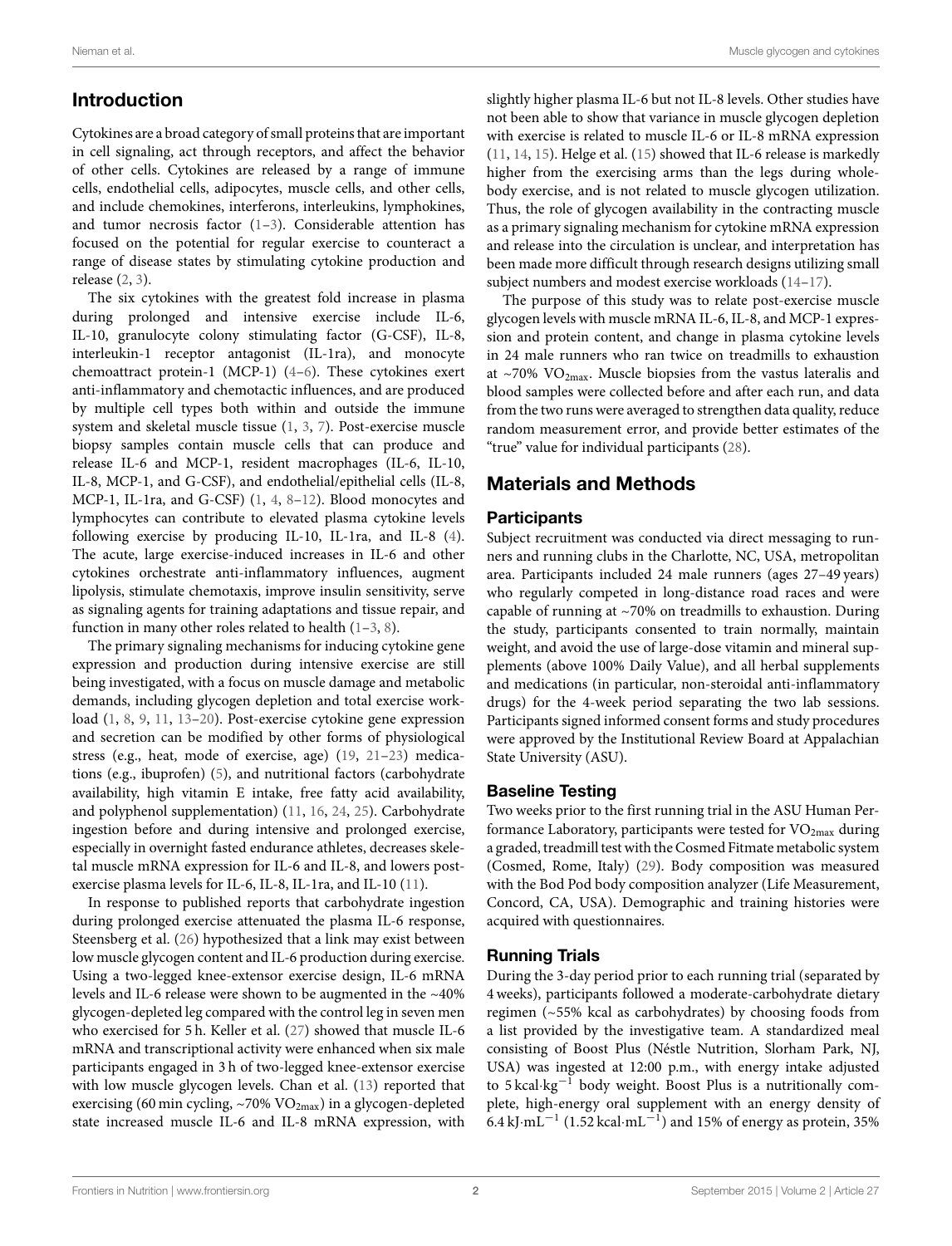as fat, and 50% as carbohydrate, and 24 vitamins and minerals. Participants reported to the lab at 2:15 p.m. and provided blood and muscle biopsy samples. At 3:00 p.m., participants ran on laboratory treadmills with the speed set at 70% of VO<sub>2max</sub>, and drank water *ad libitum*, without ingestion of any other beverages or food. Participants ran as long as possible until exhaustion, defined as the inability of the subject to continue running at 70%  $VO<sub>2max</sub>$  despite verbal urging from the laboratory staff. Metabolic measures from the Cosmed Fitmate metabolic system and the rating of perceived exertion (RPE) were taken at 15 min, and then every 60 min during the running bout to verify that the appropriate intensity was maintained. Blood and muscle samples were taken again immediately following exercise. These procedures were repeated 4 weeks later, with runners following the exact same schedule (including same time and day of the week), and running at the same treadmill speed to exhaustion.

#### **Cytokine Analysis**

Total plasma concentrations of three cytokines [monocyte chemoattractant protein-1 (MCP-1), IL-6, and IL-8] were determined using an electrochemiluminescence-based solid-phase sandwich immunoassay (Meso Scale Discovery, Gaithersburg, MD, USA). All samples and provided standards were analyzed in duplicate, and the intra-assay CV ranged from 1.7 to 7.5% and the inter-assay CV 2.4–9.6% for all cytokines measured. Pre- and postexercise samples for the cytokines were analyzed on the same assay plate to decrease inter-kit assay variability.

#### **Stress Hormone Analysis**

Serum cortisol was measured with an electrochemiluminescence immunoassay (ECLIA), and plasma epinephrine with highpressure liquid chromatography (HPLC) and electrochemical (EC) detection through a commercial lab (LabCorp, Burlington, NC, USA).

#### **Muscle Biopsy Procedures and Glycogen Analysis**

Pre- and post-exercise muscle biopsy samples were acquired from the vastus lateralis on the same leg  $\sim$  2 cm apart using procedures previously described [\(30\)](#page-7-17). During the second running trial, the same procedures were followed, but on the opposite leg. Local anesthesia (1% xylocaine, Hospira, Inc., Lake Forest, IL, USA) was injected subcutaneously. After a small incision, a muscle biopsy sample was obtained using the suction-modified percutaneous needle biopsy procedure([30\)](#page-7-17). Muscle was trimmed of connective tissue and fat and immediately frozen in liquid nitrogen. Samples were stored at *−*80°C until subsequent analysis. A glycogen assay kit (Catalog #MAK016, Sigma-Aldrich, St. Louis, MO, USA) was used to determine the concentration of glycogen in vastus lateralis muscle homogenates. In this coupled enzyme assay, glucoamylase hydrolyzed glycogen to glucose, and then the glucose was oxidized to yield a product that reacted with a probe to generate a color detectable with a microplate reader (Synergy H1 Hybrid Reader, BioTek Instruments, Inc., Winooski, VT, USA) at 570 nm.

#### **Muscle mRNA Measurements**

Total RNA extraction of vastus lateralis biopsies was conducted using an RNeasy® Fibrous Tissue Mini Kit (Qiagen,

Limburg, Netherlands) according to the manufacturer's instructions. Frozen muscle biopsies were homogenized in RTL-βmercaptoethanol Buffer with a Precellys homogenizer (Bertin Technologies, Montigny-le-Bretonneux, France). An aliquot of RNA from all samples were run on 1.5 denaturing agarose gels stained with ethidium bromide to confirm RNA integrity. Additionally, RNA quality was further verified spectrophotometrically using the  $A_{260}/A_{280}$  ratio which was determined using a nanodrop. Reverse transcription of RNA into cDNA was conducted using a High Capacity cDNA Reverse Transcription Kit (Applied Biosystems, Foster City, CA, USA) as per manufacturer's instructions. Reverse transcription was performed using a GeneAmp® PCR System 9700 (Applied Biosystems). cDNA was quantified using a nanodrop and aliquots were stored at *−*20°C until Real Time-Polymerase Chain Reaction (RT-PCR) analysis.

Quantitative RT-PCR analysis of messenger RNA (mRNA) was conducted under pre-optimized TaqMan Gene Expression Assays (Applied Biosystems) using gene specific FAM dye-labeled primers for IL-6 (Cat. No. 4453320), IL-8 (Cat. No. 4369514), MCP-1 (Cat. No. 4331182), and beta-2-microglobulin (B2M) (Cat. No. 4351370). Samples and reagents were loaded in a MicroAmP Fast-Optical 96 Well Reaction Plate and run in quadruplicate. Plates were analyzed on a 7500 Fast RT-PCR System (Applied Biosystems). Relative mRNA levels were determined using the ΔΔ*C*<sup>t</sup> calculations with B2M serving as the housekeeping gene [\(31](#page-7-18)). Changes in cytokine expression post-exercise were normalized to pre-exercise levels.

#### **Analysis of Skeletal Muscle Inflammatory Cytokine Protein Concentrations**

Skeletal muscle biopsy samples were analyzed for the inflammatory cytokines IL-6, IL-8, and MCP-1 with a magnetic bead-based multiplex assay using the MAGPIX instrument and xPONENT® analysis software (Luminex, Austin, TX, USA). Briefly, ~30 mg of each skeletal muscle tissue biopsy sample was homogenized in lysis buffer (Millipore, Billerica, MA, USA; #43-040) with AEBSF protease inhibitor added (Millipore; #101500). Homogenates were cleared by centrifugation at  $14,000 \times g$  and the protein concentration of the supernatant was determined using a BCA protein assay kit (Pierce ThermoFisher, Rockford, IL, USA). Next, 30 μg of muscle protein was added to each well (in duplicate) and the concentration of each cytokine was measured using the MILLIPLEX® MAP assay kit (Millipore, #HCYTOMAG-60K) according to manufacturer's specifications. The lower limit of detection and inter-assay% coefficient of variability (% CV) for this panel of analytes was: IL-6 <sup>=</sup> 0.17 pg*·*mL*−*<sup>1</sup> (4.2% CV); IL-8 <sup>=</sup> 0.18 pg*·*mL*−*<sup>1</sup> (5.9% CV); and MCP-1 <sup>=</sup> 0.30 pg*·*mL*−*<sup>1</sup> (3.0% CV). The intraassay% CVs were IL-6 = 13.6%, IL-8 = 8.9%, and MCP-1 = 3.7%.

#### **Statistical Analysis**

Data are expressed as mean *±* SE. Dependent *t*-tests were used to test change (pre- to post-exercise), with the level of significance set at *P <* 0.01. The Pearson product-moment correlation coefficient was used as a measure of the linear correlation between two variables.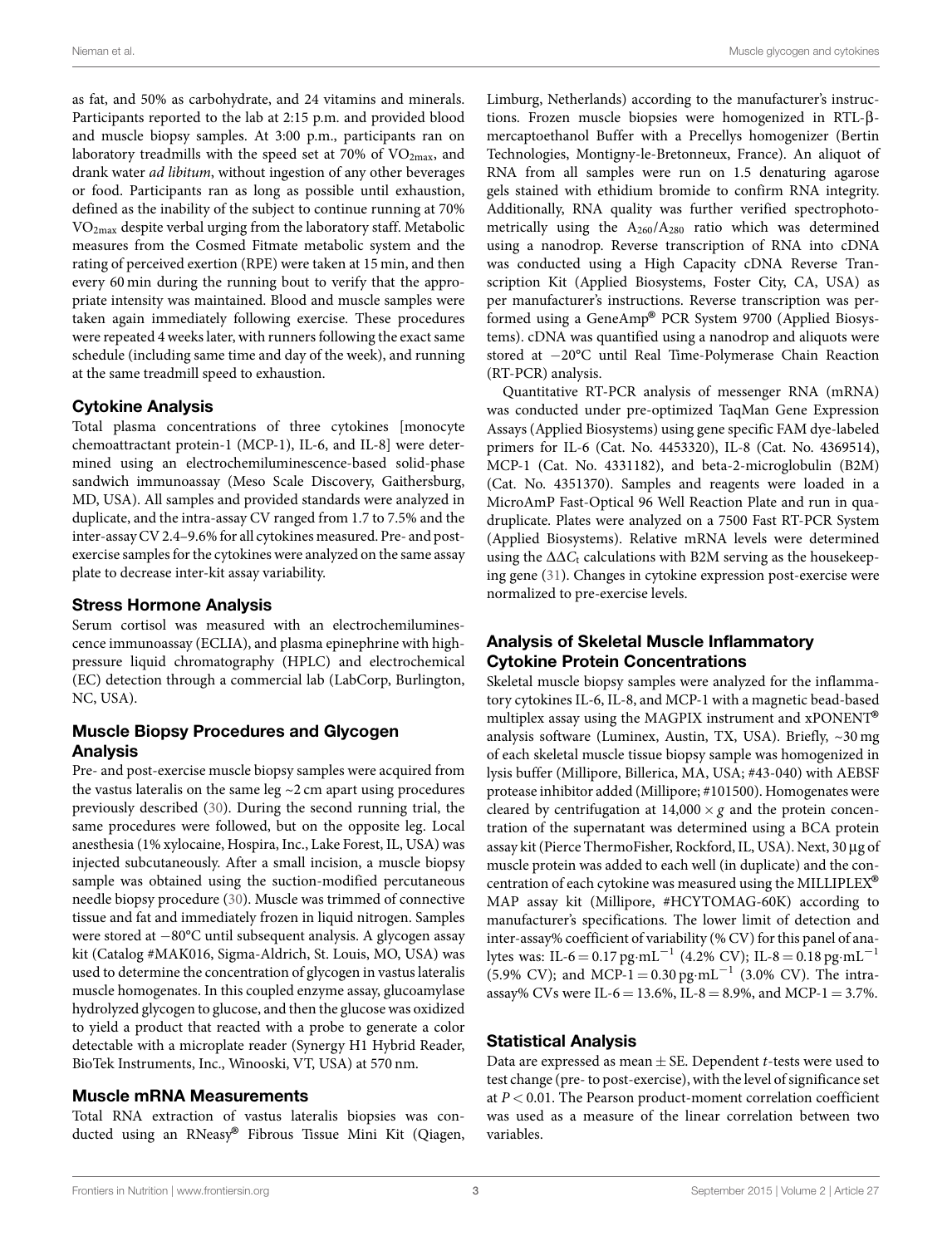#### **Results**

Participants included 24 trained male runners (ages 22–55 years) who successfully adhered to all aspects of the study design (see subject characteristics in **[Table 1](#page-4-0)**). Run distances to exhaustion and post-exercise muscle glycogen content for the two run trials were significantly correlated  $(r=0.74, P<0.001; r=0.67,$ *P <* 0.001, respectively), as were between trial post-run plasma cytokines levels  $(r=0.475, 0.545,$  and 0.584 for plasma IL-6, IL-8, and MCP-1, respectively, all,  $P < 0.05$ ). Between trial correlations for muscle cytokine mRNA and protein levels were non-significant. Metabolic and performance data from the average of the two run-to-exhaustion trials are summarized in **[Table 2](#page-4-1)**. The runners were able to maintain an average intensity of 69.2  $\pm$  1.3% VO<sub>2max</sub> for 2.24  $\pm$  0.09 h and 24.8  $\pm$  1.1 km. The RPE was  $17.8 \pm 0.2$  at the end of the running trials.

Skeletal muscle glycogen sampled from the vastus lateralis decreased 35.3 *<sup>±</sup>* 4.2% (23.3 *<sup>±</sup>* 2.4 mmol*·*kg*−*<sup>1</sup> ) (*P <* 0.001), with post-run values averaging 44.3 *<sup>±</sup>* 3.7 mmol*·*kg*−*<sup>1</sup> (range of 7.9–76.7 mmol*·*kg*−*<sup>1</sup> ) (**[Figure 1](#page-4-2)**).

Muscle mRNA expression for IL-6, IL-8, and MCP-1 increased 7.34 *±* 0.90-, 13.9 *±* 2.3-, and 4.10 *±* 0.60-fold, respectively (all, *P <* 0.001) (**[Figure 2](#page-4-3)**). Skeletal muscle cytokine protein content increased 35.8 *±* 10.6% (*P* = 0.005) and 80.6 *±* 12.1% (*P <* 0.001) for IL-6 and IL-8, respectively ([Figure 3A](#page-5-0)), and  $105 \pm 17.9\%$ (*P <* 0.001) for MCP-1 (**[Figure 3B](#page-5-0)**).

Plasma cytokine and stress hormone data are summarized in **[Table 3](#page-5-1)**. Plasma IL-6, IL-8, and MCP-1 increased 47.1 *±* 10.0-, 2.6  $\pm$  0.3-, and 1.6  $\pm$  0.1-fold, respectively (all, *P* < 0.001). Serum cortisol and plasma epinephrine were elevated post-exercise 99.1  $\pm$  14.42 and 147  $\pm$  18.3%, respectively. No significant correlations were found between pre-to-post changes for each of the cytokines with changes in serum cortisol and plasma epinephrine

<span id="page-4-0"></span>

| <b>TABLE 1</b>   Subject characteristics $(N = 24)$ .             |                |  |  |  |
|-------------------------------------------------------------------|----------------|--|--|--|
| Variable                                                          | Mean $\pm$ SE  |  |  |  |
| Age (years)                                                       | $36.5 \pm 1.8$ |  |  |  |
| Height (m)                                                        | $1.78 + 0.01$  |  |  |  |
| Weight (kg)                                                       | $77.3 + 1.9$   |  |  |  |
| Body fat (%)                                                      | $15.0 \pm 1.0$ |  |  |  |
| $VO2max$ (mL $\cdot$ kg <sup>-1</sup> $\cdot$ min <sup>-1</sup> ) | $60.0 + 1.5$   |  |  |  |
| $HR_{max}$ (beats $min^{-1}$ )                                    | $185 \pm 2.3$  |  |  |  |

<span id="page-4-1"></span>**TABLE 2 | Average metabolic and performance data for the two runs to exhaustion by trained runners**.

| Variable                                                       | Mean $\pm$ SE   |  |  |
|----------------------------------------------------------------|-----------------|--|--|
| Time (h)                                                       | $2.24 \pm 0.09$ |  |  |
| Distance (km)                                                  | $24.8 \pm 1.1$  |  |  |
| $VO2$ (mL $\cdot$ kg <sup>-1</sup> $\cdot$ min <sup>-1</sup> ) | $41.3 \pm 0.8$  |  |  |
| $VO2$ (% $VO2max$ )                                            | $69.2 + 1.3$    |  |  |
| HR (beats $\cdot$ min <sup>-1</sup> )                          | $158 \pm 2.0$   |  |  |
| $%$ HR <sub>max</sub>                                          | $85.2 \pm 0.7$  |  |  |
| Ventilation $(L \cdot min^{-1})$                               | $77.2 \pm 2.0$  |  |  |
| <b>RPF</b>                                                     | $13.9 \pm 0.2$  |  |  |

*VO2, volume of oxygen consumed; HR, heart rate; RPE, rating of perceived exertion.*

(all,  $P > 0.05$ ). Running distance to exhaustion was significantly correlated with change in plasma IL-6 ( $r = 0.503$ ,  $P = 0.012$ ), IL-8  $(r = 0.665, P < 0.001)$ , and MCP-1  $(r = 0.735, P < 0.001)$ .

Correlation statistics were calculated for pre-run, post-run, and absolute change in muscle glycogen with the outcome measures included in this study, and the strongest correlations (when significant) were found when using post-run glycogen values. Significant inverse correlations were measured between postrun glycogen levels and running time (*r* = *−*0.70, *P <* 0.001) and distance  $(r = -0.609, P = 0.002)$ , but not with muscle mRNA expression for MCP-1 (*r* = *−*0.032, *P* = 0.882), IL-8 (*r* = *−*0.349, *P* = 0.095), or IL-6 (*r* = −0.211, *P* = 0.321). Post-run glycogen levels were negatively related to muscle IL-6 protein content (*r* = *−*0.55, *P* = 0.049), but not significantly to muscle IL-8 (*r* = *−*0.36, *P* = 0.120) or MCP-1 (*r* = *−*0.33, *P* = 0.160) protein content. Post-run glycogen levels were negatively related to change in plasma IL-6 (*r* = *−*0.718, *P <* 0.001), IL-8 (*r* = *−*0.604, *P* = 0.002), and MCP-1 (*r* = *−*0.589, *P* = 0.002) (**[Figure 4](#page-5-2)**), but not to change in serum cortisol ( $r = 0.011$ ,  $P = 0.959$ ) or plasma epinephrine  $(r = 0.15, P = 0.478)$  (correlation figures not shown). Changes in muscle and plasma IL-6 levels were significantly



<span id="page-4-2"></span>

<span id="page-4-3"></span>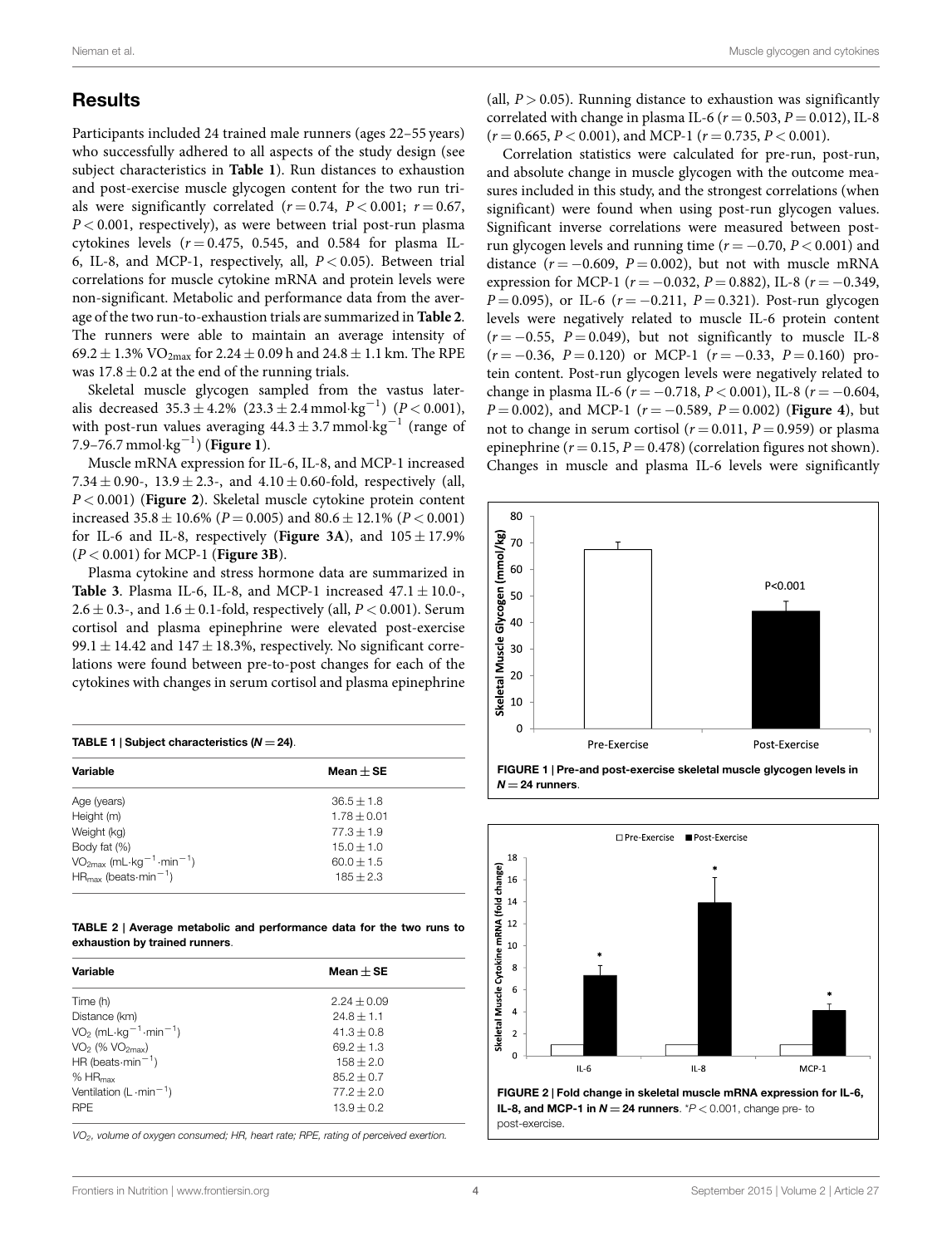

<span id="page-5-1"></span><span id="page-5-0"></span>

|  |  |  |  |  |  |  | TABLE 3   Exercise effects on plasma cytokines and stress hormones. |
|--|--|--|--|--|--|--|---------------------------------------------------------------------|
|--|--|--|--|--|--|--|---------------------------------------------------------------------|

| Pre-exercise  | Post-exercise    |  |
|---------------|------------------|--|
| $0.68 + 0.07$ | $21.1 + 2.5^*$   |  |
| $4.24 + 0.24$ | $14.9 + 1.0*$    |  |
| $100 + 3.1$   | $264 \pm 13.7$ * |  |
| $272 + 11.0$  | $513 + 33.1*$    |  |
| $390 + 26.2$  | $912 + 66.6^*$   |  |
|               |                  |  |

*\*P < 0.001 versus pre-exercise.*

*IL, interleukin; MCP-1, monocyte chemoattractant protein-1.*

related  $(r = 0.73, P < 0.001)$  (**[Figure 5](#page-6-9)**), but not as strongly for muscle and plasma IL-8 (*r* = 0.40, *P* = 0.080) or MCP-1 (*r* = 0.413,  $P = 0.071$ ) (correlation figures not shown). Changes in serum cortisol and plasma epinephrine were not significantly related to changes in muscle IL-6, IL-8, or MCP-1 mRNA or protein levels (all,  $P > 0.05$ ) (correlation figures not shown).

#### **Discussion**

As expected, these data from 24 male endurance athletes who ran twice on treadmills to exhaustion at  $\sim$ 70% VO<sub>2max</sub> showed increases in muscle IL-6, IL-8, and MCP-1 mRNA and protein content, and corresponding increases in plasma levels for these three cytokines. This study focused on the linkage between muscle glycogen availability and cytokine mRNA expression and production, and showed that post-run muscle glycogen content was



<span id="page-5-2"></span>negatively related to plasma but not muscle mRNA levels for IL-6, IL-8, and MCP-1. No significant correlations were found between exercise-induced changes in stress hormones and plasma or muscle cytokines (both mRNA and protein levels), similar to results previously reported by our research group [\(10](#page-6-10), [11\)](#page-7-1).

The correlation between low muscle glycogen content and enhanced muscle cytokine mRNA expression is not a consistent finding, and depends on the study design, with the strongest support demonstrated when participants initiate exercise with low muscle glycogen levels [\(13](#page-7-2), [26,](#page-7-10) [27\)](#page-7-11). When participants engage in prolonged, intensive exercise with normal pre-exercise glycogen levels, depletion in muscle glycogen stores varies widely between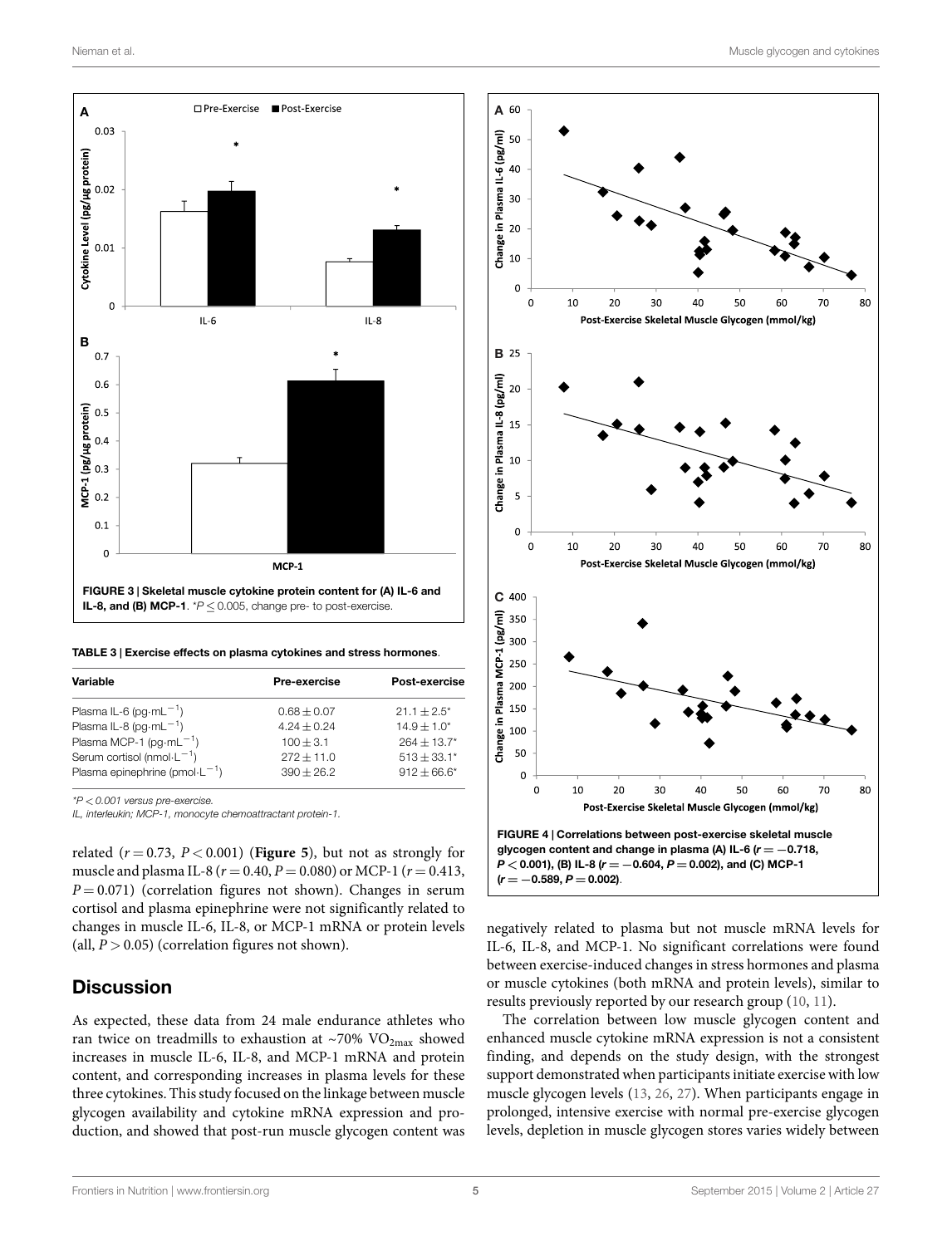

<span id="page-6-9"></span>participants and typically cannot be linked to muscle IL-6 or IL-8 mRNA expression [\(10,](#page-6-10) [11](#page-7-1), [14](#page-7-12)[–16](#page-7-7)). Moreover, data from our laboratory indicate that even though cycling induces greater vastus lateralis muscle glycogen depletion in comparison to running, muscle cytokine mRNA expression is multiple times greater with running([10,](#page-6-10) [11](#page-7-1)). IL-6 release is markedly higher from the arm compared with the leg during whole-body exercise, and is not linked to muscle glycogen content [\(15\)](#page-7-13). Additionally, carbohydrate compared to placebo ingestion during prolonged and intensive exercise increases blood glucose levels and decreases muscle mRNA expression and plasma levels for IL-6 and IL-8 despite similar muscle glycogen depletion rates [\(10](#page-6-10), [11\)](#page-7-1). In the current study, subjects drank water *ad libitum* during the mid-afternoon running trials (3-h post-prandial state), without ingestion of any other beverages or food. Thus carbohydrate ingestion would have been expected to attenuate post-exercise increases in plasma IL-6 and IL-8, perhaps weakening the linkage to decreases in muscle glycogen content. Although the data are not entirely consistent, regular exercise bouts in the fasted state without oral carbohydrate intake may enhance training adaptations([32](#page-7-19), [33](#page-7-20)).

This is the first study to simultaneously measure muscle mRNA expression, muscle protein content, and plasma levels for three cytokines (IL-6, IL-8, and MCP-1) after exhaustive exercise.

## **References**

- <span id="page-6-0"></span>1. Peake J, Gatta PD, Nieman DC. Cytokine expression and secretion by skeletal muscle cells: regulatory mechanisms, biological significance and exercise effects. *Exerc Immunol Rev* (2015) **21**:8–25.
- <span id="page-6-2"></span>2. Pedersen BK. Muscle as a secretory organ. *Compr Physiol* (2013) **3**:1337–62. doi[:10.1002/cphy.c120033](http://dx.doi.org/10.1002/cphy.c120033)
- <span id="page-6-1"></span>3. Raschke S, Eckel J. Adipo-myokines: two sides of the same coin – mediators of inflammation and mediators of exercise. *Mediators Inflamm* (2013) **2013**:320724. doi[:10.1155/2013/320724](http://dx.doi.org/10.1155/2013/320724)
- <span id="page-6-3"></span>4. Nieman DC, Henson DA, Davis JM, Dumke CL, Gross SJ, Jenkins DP, et al. Quercetin ingestion does not alter cytokine changes in athletes competing in the western states endurance run. *J Interferon Cytokine Res* (2007) **27**:1003–11. doi[:10.1089/jir.2007.0050](http://dx.doi.org/10.1089/jir.2007.0050)
- <span id="page-6-8"></span>5. Nieman DC, Henson DA, Dumke CL, Oley K, McAnulty SR, Davis JM, et al. Ibuprofen use, endotoxemia, inflammation, and plasma cytokines during ultramarathon competition. *Brain Behav Immun* (2006) **20**:578–84. doi:[10.1016/j.](http://dx.doi.org/10.1016/j.bbi.2006.02.001) [bbi.2006.02.001](http://dx.doi.org/10.1016/j.bbi.2006.02.001)

Interpretation of the data from this study was strengthened by combining results from two intense, long duration exercise sessions for 24 male runners([28](#page-7-15)), in contrast to other studies utilizing small subject numbers and modest exercise workloads([14–](#page-7-12)[17\)](#page-7-14). While others have shown increases in skeletal muscle MCP-1 mRNA following exercise [\(8\)](#page-6-6), this study demonstrated that postexercise increases in both muscle MCP-1 mRNA expression and protein content are unrelated to post-exercise muscle glycogen levels. Della Gatta et al. [\(8\)](#page-6-6) showed that muscle mRNA expression and protein content for IL-6, IL-8, and MCP-1 were increased in biopsy samples obtained from eight untrained men 2 h following intensive leg resistance exercise. Plasma cytokine levels were not reported in this study, but data suggested that MCP-1 and IL-8 were expressed by cells in the interstitial space between muscle fibers, including macrophages, satellite cells, and other stromal cells [\(8\)](#page-6-6). A limitation in the current study is that repeated muscle and blood samples were not collected during the first several hours post-exercise that may have revealed additional insights.

Taken together, under the normal context within which athletes train and compete, muscle glycogen depletion at best represents just one potential signal for cytokine mRNA expression within muscle tissue. Other signaling mechanisms may include free fatty acid availability, blood glucose levels, nitric oxide, and exerciseinduced muscle damage and adaptation([8](#page-6-6), [11](#page-7-1), [16,](#page-7-7) [20](#page-7-3)). Nonetheless, our data support a significant, modest, negative relationship of post-exercise muscle glycogen and plasma cytokine levels ([13\)](#page-7-2), and this could be due in part to the release of IL-6, IL-8, and MCP-1 from extra-muscular sources, including adipose tissue([3](#page-6-1), [16\)](#page-7-7) and the brain([7](#page-6-5)). Additionally, our data support a significant, negative relationship between post-exercise muscle glycogen content and both muscle and plasma IL-6 protein levels, but not muscle IL-6 mRNA expression, suggesting that unmeasured factors within the secretome of the working skeletal muscle may differentially influence cytokine mRNA stability, transcription, production, degradation, modification, and release into the circulation([12,](#page-7-0) [13](#page-7-2)).

## **Funding**

Reoxcyn Discoveries Group, Salt Lake City, UT, USA.

- <span id="page-6-4"></span>6. Nieman DC, Shanely RA, Luo B, Meaney MP, Dew DA, Pappan KL. Metabolomics approach to assessing plasma 13- and 9-hydroxyoctadecadienoic acid and linoleic acid metabolite responses to 75-km cycling. *Am J Physiol Regul Integr Comp Physiol* (2014) **307**:R68–74. doi:[10.1152/ajpregu.00092.2014](http://dx.doi.org/10.1152/ajpregu.00092.2014)
- <span id="page-6-5"></span>7. Rasmussen P, Vedel JC, Olesen J, Adser H, Pedersen MV, Hart E, et al. In humans IL-6 is released from the brain during and after exercise and paralleled by enhanced IL-6 mRNA expression in the hippocampus of mice. *Acta Physiol (Oxf)* (2011) **201**:475–82. doi[:10.1111/j.1748-1716.2010.02223](http://dx.doi.org/10.1111/j.1748-1716.2010.02223)
- <span id="page-6-6"></span>8. Della Gatta PA, Cameron-Smith D, Peake JM. Acute resistance exercise increases the expression of chemotactic factors within skeletal muscle. *Eur J Appl Physiol* (2014) **114**:2157–67. doi:[10.1007/s00421-014-2936-4](http://dx.doi.org/10.1007/s00421-014-2936-4)
- <span id="page-6-7"></span>9. Hiscock N, Chan MH, Bisucci T, Darby IA, Febbraio MA. Skeletal myocytes are a source of interleukin-6 mRNA expression and protein release during contraction: evidence of fiber type specificity. *FASEB J* (2004) **18**: 992–4. doi:[10.1096/fj.03-1259fje](http://dx.doi.org/10.1096/fj.03-1259fje)
- <span id="page-6-10"></span>10. Nieman DC, Davis JM, Henson DA, Gross SJ, Dumke CL, Utter AC, et al. Muscle cytokine mRNA changes after 2.5 h of cycling: influence of carbohydrate.